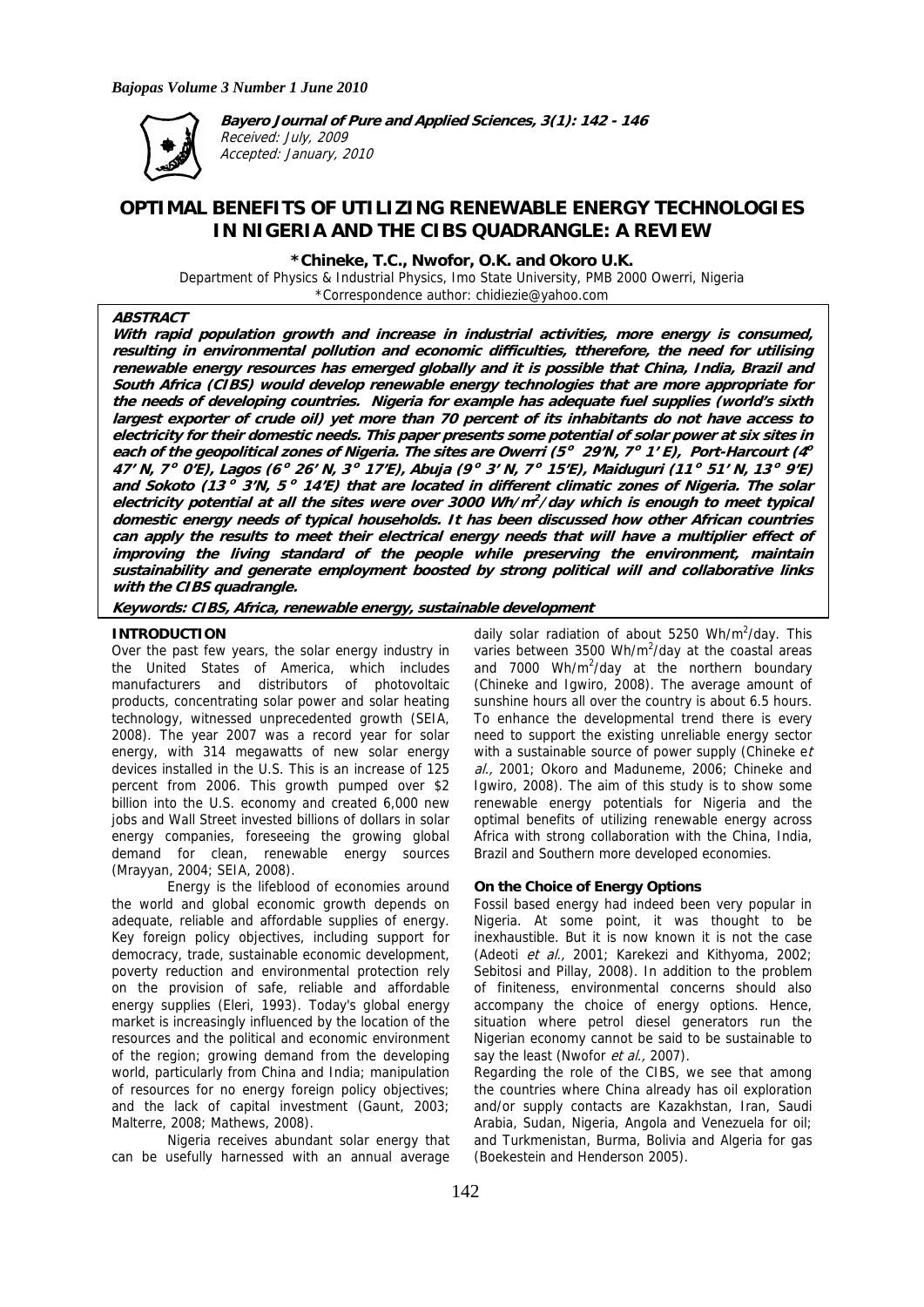## *Bajopas Volume 3 Number 1 June 2010*

While, in principle, Chinese demand is likely to bring economic welfare benefits to such resource-rich countries, in practice that is only true where the revenues are redistributed and/or invested in productive projects. According to Henderson (2008), it is only in Venezuela where such revenues are currently redistributed to meet the needs of other sectors. It is possible that China, India, Brazil and South Africa would develop technologies that are more appropriate for the factor endowments and the economic needs of developing countries. Similarly, China, India, Brazil and South Africa are potential sources of finance for development. Their foreign aid programmes, particularly in Africa, constitute a modest beginning. At this juncture, China is clearly the largest supplier of labour-intensive manufactured goods in the world market. Even if not as large as China, India is also a significant supplier of labourintensive manufactured goods in the world market. Brazil and South Africa are important suppliers of natural resource-based manufactures. China, India and Brazil are emerging suppliers of capital goods. There can be little doubt that manufactured exports from China, India, Brazil and South Africa span almost the entire range of manufactured exports in which other developing countries could have a potential comparative advantage (Nayyar, 2008). The countries of Africa can gain immensely from the experience of the CIBS once the political will is there. Their efforts may be more sustainable when there is a close monitoring of their aids to the less-endowed members of the developing economies.

#### **RESULTS AND DISCUSSION**

One most intriguing thing is the potential of the sector to create jobs, for example, if there are 80 utility-scale solar energy projects that represent about 56,000 megawatts of new electric power that will mean about 20 thousand permanent jobs. As these projects move forward, they will create hundreds of thousands of construction jobs. It is important that our governments take steps immediately to extend and expand the renewable energy sector of their various countries (Okoro and Maduneme, 2006). The "fuel" to drive the Southern Engine of Global Growth will be an increased investment in the renewable energy sector which will create jobs, improve our energy independence, ensure energy security, and begin to address the biggest environmental issue that we face today - global warming. We are in an energy emergency the focus is not just about gas prices. Energy affects everything, and a mass transition to renewable, sustainable, clean sources of energy is way overdue.

Though an essentially contested concept, it is safe to acknowledge that the attainment of sustainable development requires that the growth and well-being of present generations are brought about in such ways that the ability of future people to meet their own needs will not be compromised. The

availability of safe and sound energy as a factor of production is a key element in such a development process. Despite the abundance of energy resources, acute shortages of energy services have become endemic in Nigeria. According to a 2008 poll, more than 87% of Nigerians want to support renewable energy, recognizing its potential to create jobs and economic growth and the ability to give a national energy security. The results are shown in Figure 1, which represents the energy preference options by a cross-section of Nigerians (650 respondents) in the oil-rich Niger Delta region of Nigeria.

Fig. 2 shows the response from the respondents on whether the government should make renewable energy source a top priority. It is time for government to listen to the will of the "restive" Niger Delta people and pass common-sense policies like the renewable energy investment tax credit/rebates. That will check restiveness, and make not only the region but the whole of Nigeria and other developing economies stand to gain from the economic and political ties with the "CIBS Quadrangle".

In Figure 3 is shown the six cities representing the six geopolitical zones of the country, Abuja (North central), Maiduguri (North east), Sokoto (North west), Lagos (South west), Owerri (South east) and Port Harcourt (South south). It is obvious that the level of solar power available for rural and urban photovoltaic application is high for Nigeria. The lowest value of  $3110$  Wh/m<sup>2</sup>, recorded at Port-Harcourt in the peak rainfall month of July is higher than our domestic load requirement of 2324 Wh per day. The northern sites of Abuja (Nigeria's federal capital where having a generator set for home and businesses is almost compulsory), Sokoto and Maiduguri all have abundant potentials for solar electricity utilization. This then means that it will take strong political will for the optimal utilization of the enormous renewable energy available to be actualized.

To most developed economies, oil is a "past technology" and if the Nigerian youths have to be discouraged from migrating in large numbers to the "Northern engines", its economy has to be lubricated using Renewable energy. Given the low income levels of the rural poor and the costs involved in maintaining PV systems, effective policies and incentives for lowincome earners are fundamental steps toward improvement in the quality of life and widening of access (Chineke and Igwiro, 2008; Obeng et al., 2008). Although the generality of the Nigerian public know that renewable energy is cheaper than conventional energy sources in the long-run as well as environmental friendly (see Figure 1), it will be difficult for now, for the common man, without government's political will to afford the sustainable green energy, say solar photovoltaic. It will cost about \$206.18 to have a monthly electricity of 47.5 KWh from say photovoltaic (Chineke and Igwiro, 2008).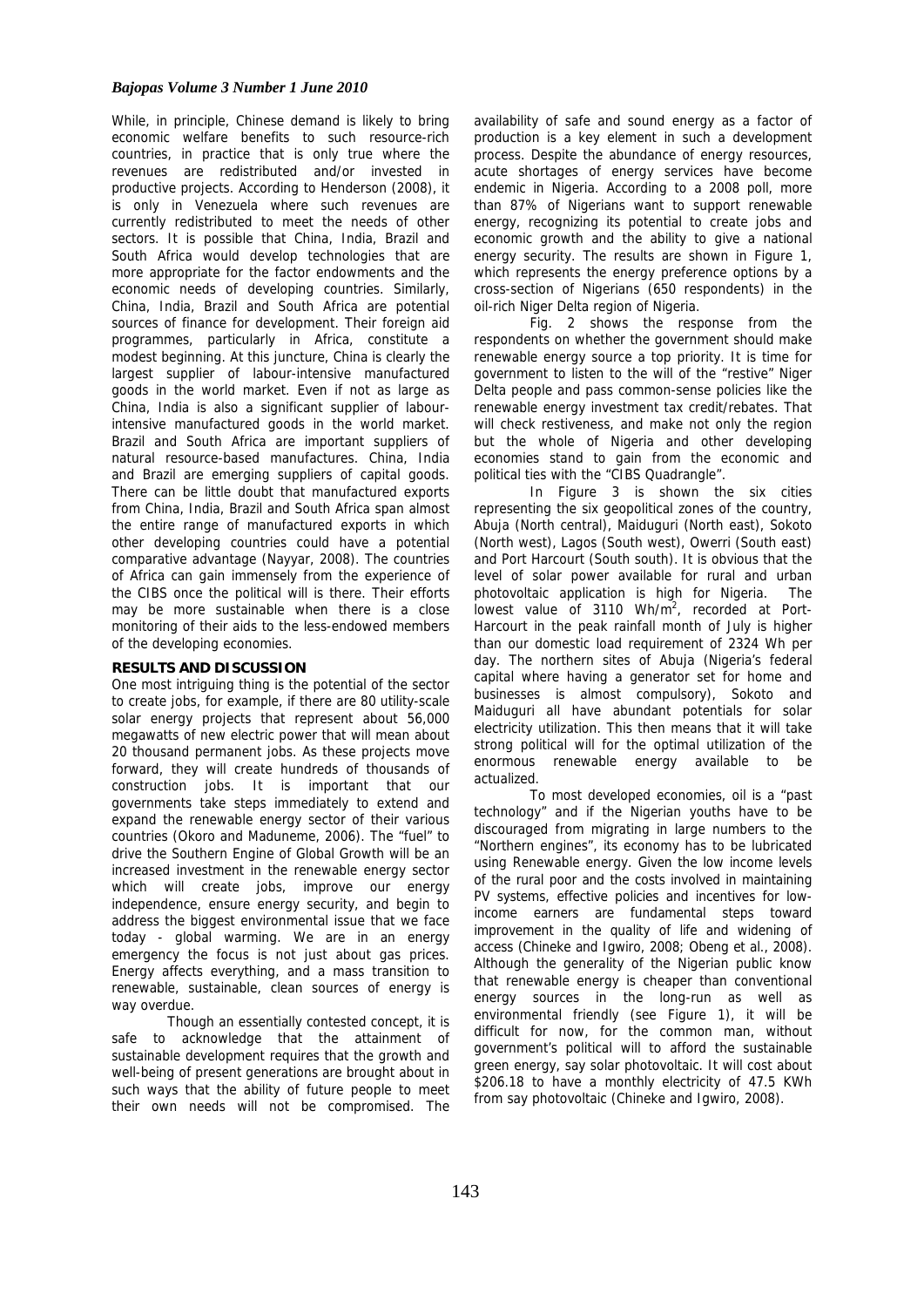



**Figure 1: Energy preference options by a cross-section of Nigerians.** 



**Figure 2: Response on whether government should make renewable energy a top priority.**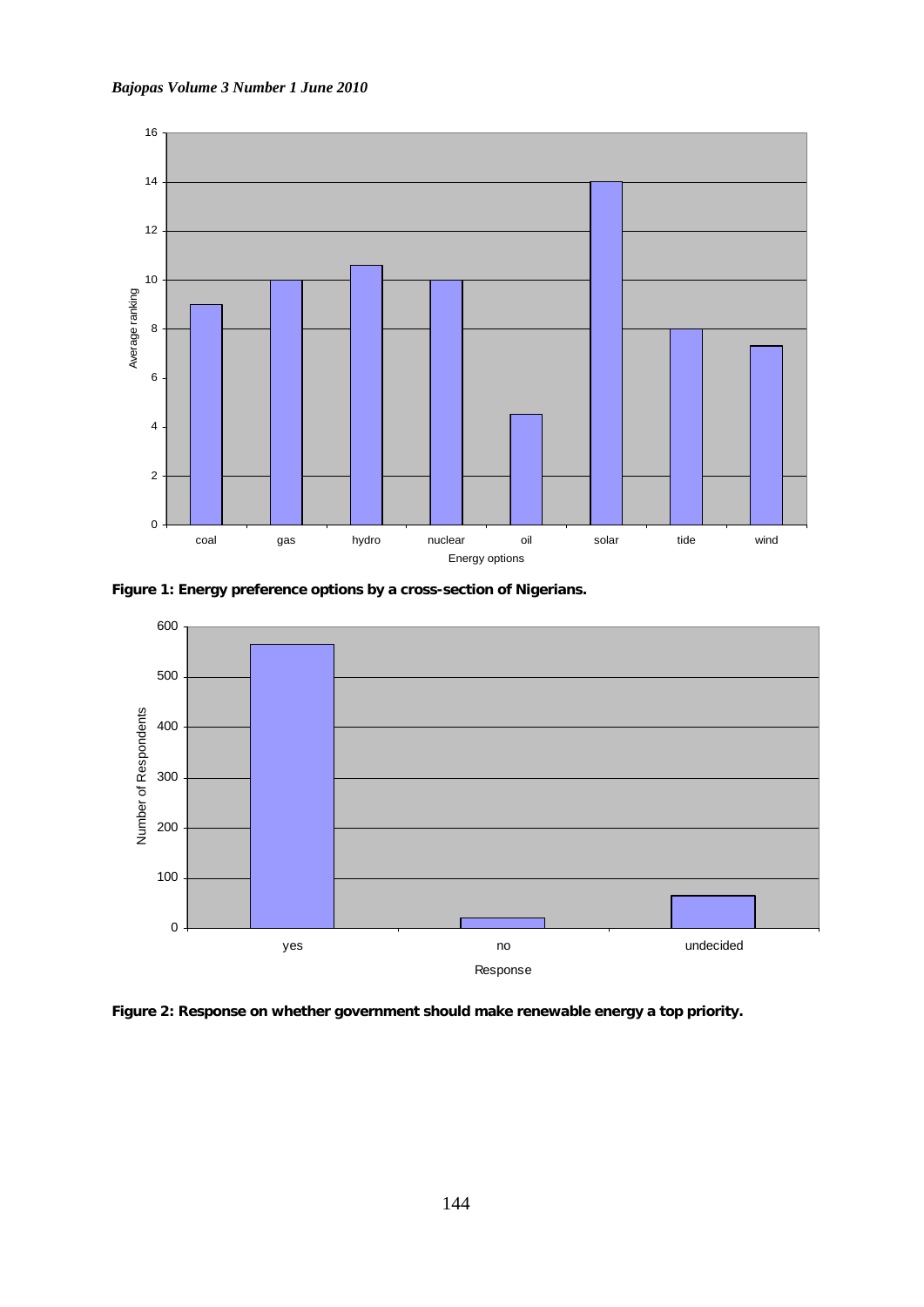

**Figure 3: Photovoltaic potential for selected cities in Nigeria.** 

Although the amount above translates to \$24,741.60 over a ten year period, the number of Nigerians that earn up to two hundred dollars monthly is less than 5 percent. It needs to be stated that 70 percent of Nigerians reside in the rural areas where an average monthly earning of 100 US dollars is a dream! Presently, Nigeria's minimum monthly wage is about 65 US dollars and the situation is not better in other parts of Africa. The result in Figure 2 shows that many people in Nigeria seem to prefer renewable energy with solar photovoltaic ranking higher. Chineke and Nwofor (2007) had presented a case of integrating solar, wind and tide to boost the total generated energy from the three sources that will enhance the nation's total electrical energy output and better the lots of the citizens. This can be replicated in other parts of Africa. A committed and transparent political will is needed for this southern engine of development to move forward. The governments of Africa or the political class can make the renewable energy sector accelerate and provide electricity, employment for the teeming unemployed mass while protecting the environment that is already groaning under the weight of climate change. One point needs to be stressed; government succeeds in anything they are determined to do. If African politicians put in one-third of the zeal and finance they invest to get elected or re-elected, the renewable energy sector will suffer a great leap! There is money for elections and for hiring political thugs, money for embezzlement and frivolities but none for renewable energy, which will satisfy the energy need of its greater population?

 There is a need for collaboration between the developing countries to ensure that renewable energy

technologies are properly utilized. Since the CIBS quadrangle is more developed, they may lead as they are already doing in mobilizing the less-developed economies to develop their renewable energy sectors. They should not end at exporting their technologies to the upstream (the suppliers) but ensure that there is a follow-up consultancy say 24 hours a week and online support for users of their products. More importantly, the downstream sector, the users need to collaborate in terms of sharing ideas and experiences garnered at their various locations; homes, offices, businesses or establishments (for large-scale renewable energy use). This can be through a regional user group database to be maintained by the upstream renewable energy suppliers. In addition, the critical mass of professionals in the sector must be willing to make their research results and database open access (Canessa and Zennaro, 2008).

## **Conclusions**

Energy is central to sustainable development and wealth creation efforts (Obeng et al., 2008). It affects all aspects of development -- social, economic, and environmental -- including livelihoods, access to water, agricultural productivity, health, population levels, education, and gender-related issues. None of the Millennium Development Goals (MDGs) can be met without major improvement in the quality and quantity of energy services in developing countries. UNDP's efforts in energy for sustainable development support the achievement of the MDGs, especially MDG 1, reducing by half the proportion of people living in poverty by 2015.